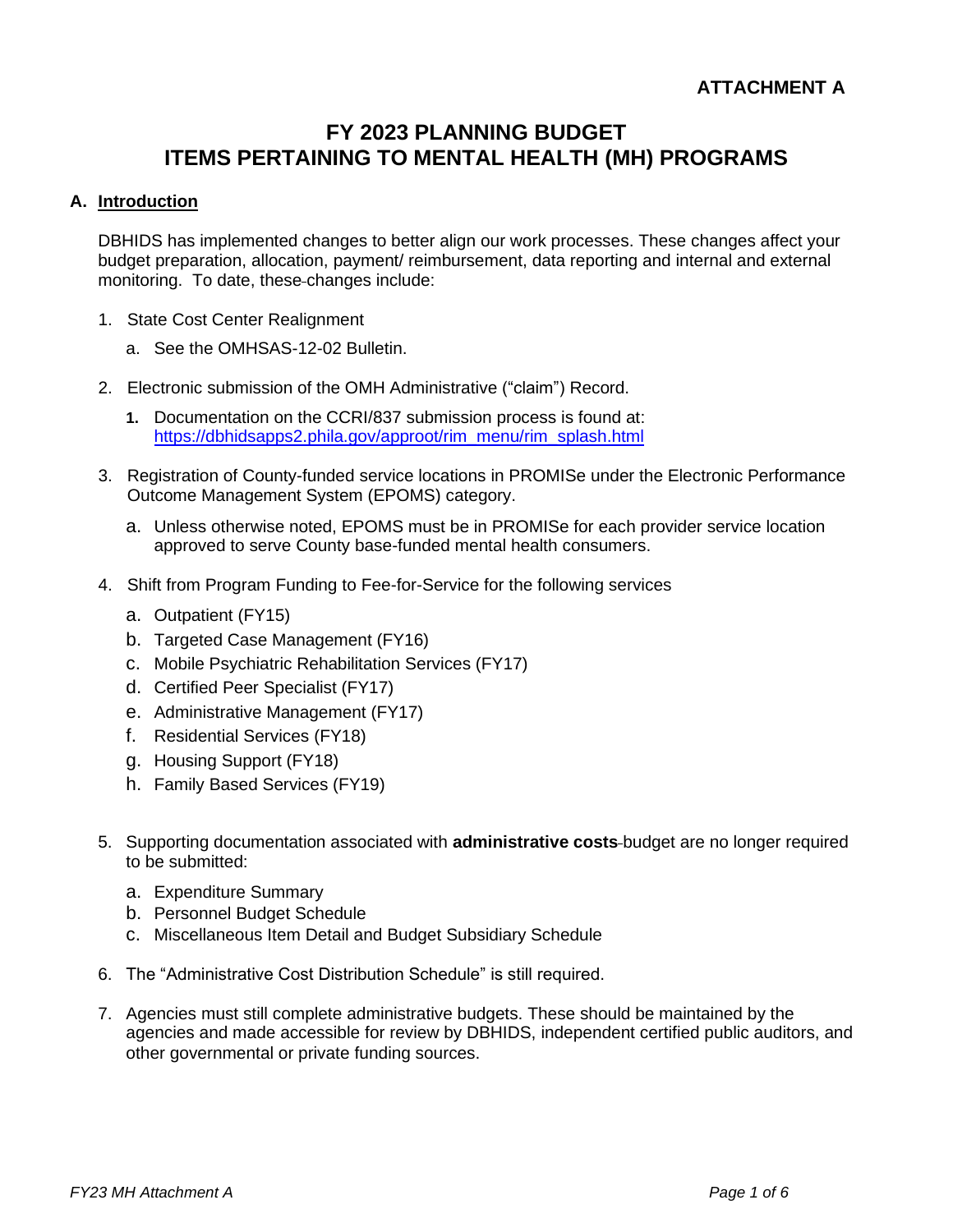#### **B. General MH Program Budget Instructions**

- 1. For details regarding the FY 2023 planning allocation, please refer to the Planning Allocation Memorandum.
- 2. It is DBHIDS's expectation that agencies budget within Program Activity Code (PAC) allocations. Shifting funds between PACs cannot occur without prior approval of this Office. However, agencies can identify under-performing or obsolete programs and propose their elimination.

Any budget submission that **exceeds** the planning allocation **must** include an agency **contribution.** Any budget submission that exceeds the planning allocation and **does not include an agency contribution will be returned.** The agency will be requested to resubmit the budget within the planning allocation level of funding.

#### **Please be advised DBHIDS has updated its financial database. Therefore, budget forms are not to be altered in anyway. Changes to the official DBHIDS forms will result in the forms/budgets being rejected.**

3. Temporary service location codes or "9000" codes ensure Fee For Service (FFS) payments to providers not yet registered in the State PROMISe system. Temporary service codes impact reporting to the State for uninsured claims. Use of temporary services codes means providers will not have their service information reported to the State. Therefore, all temporary service codes must be replaced with service location codes registered with the State.

DBH is requiring providers to include the service code information on the budget Expenditure Summary and Residential Site Schedule. Providers are also required to review their Contract Services Files focusing on these temporary service codes.

Failure to register temporary service locations with the State will impact the approval of a Provider's FY '23 Contract Service File (CSF). Providers without an approved CSF will not be able to submit FFS claims data and therefore cannot receive payments for their County-funded FFS programs.

For further information on how to register these temporary service locations, please contact the Health Claims Quality Assurance (HCQA) unit at [OMH.EDISupport@phila.gov](mailto:OMH.EDISupport@phila.gov)

4. The Program Description Outcome (PDO) form continues to be a focal point within the budget submission. The form is composed of four (4) sections.

a. Section – I Program Description: Provide a concise and accurate program description for each program activity. The description should include the purpose and goals for each. This information will be referenced throughout the fiscal year to inform financial and programmatic decisions.

b. Section II – Contract Outcomes: Beginning FY23 DBH will collect program outcomes for all programs and services listed on the Initial Allocation Notice (IAN).

c. Section III – Budget Variance Section: Provide detail regarding Direct FTEs, UOS, and Capacity (Slots) for fiscal years 2022 and 2023.

d. Section lV – Sites: List all locations, including site name(s), address, phone number, and facility number. DBHIDS will be comparing PDO sites to PROMISe to ensure compliance to PROMISe enrollment.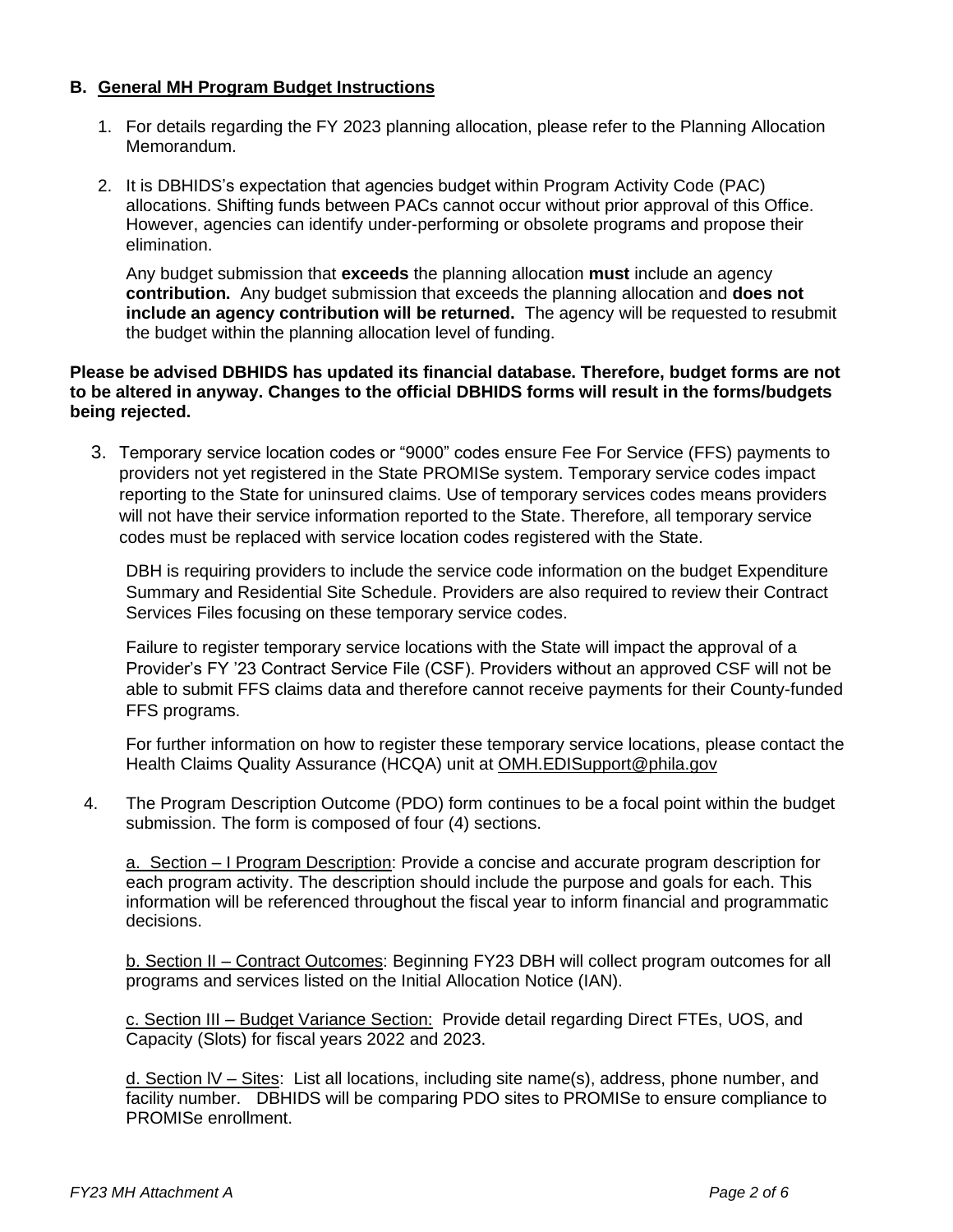Once the approved Contract Work Statement (CWS) has been issued, **any shifts or transfers between PACs will require a discussion.** All other budget variance controls are explained within the General Budget Instructions.

# **C. MH Program Reporting**

Reporting Total and Direct FTEs, Capacity (Slots), and Units of Service (UOS)

- 1. Total and Direct FTEs must be reported on the Summary of Program Activities and the Program Description Outcome forms for all mental health programs, except for Client Contingency PACs.
- 2. Capacity (slots) must be reported on the Summary of Program Activities, Residential Site Schedule, and the Program Description Outcome forms for all mental health programs, except for Client Contingency PACs.
- 3. Units of service must be reported on the Summary of Program Activities and the Program Description Outcome forms for all mental health programs, except for Client Contingency PACs.
- 4. Please be advised, your budget information may include changes to the Cost Center Definitions and the reporting of Units of Service.
- 5. Payment for fee-for-service programs is based on adjudicated or "clean" claims, not quarterly expenses. Payment for these services also requires the submission of the OMH Administrative Record (837/5010 claim). These FFS PACs and the associated Provider Type, Specialty Code, CCRI Procedure Code, Modifiers and Unit of Measure are specified in the Contracted Services File sent to DBHIDS providers.
	- a. A Provider's CWS may contain PACs that represent services that are both invoiced (paid via quarterly advances) or paid FFS (based on adjudicated claims).
- 6. DBHIDS uses a "modified" version of FFS claims payments, meaning provider allocations are considered a "draw down". The draw down amount is capped at your annual allocation amount for that program/service. Total annual payments will not exceed the allocation amount. Payment for adjudicated claims that exceed annual allocations amounts may be considered on a caseby-case basis at the end of the Fiscal Year.
- 7. The Unit of Measure for a service is contained in the **Contracted Services File.** For other services that are not a part of the DBHIDS CCRI/837 Electronic Reporting use the following guidelines:

| <b>ACTIVITIES</b>                                | <b>CWS UNITS</b>     | <b>HCQA REPORTING UNITS</b> |
|--------------------------------------------------|----------------------|-----------------------------|
| Emergency                                        | <b>Quarter Hours</b> | Quarter Hours*              |
| Social Rehabilitation                            | <b>Quarter Hours</b> | Quarter Hours <sup>*</sup>  |
| Children's Psychosocial<br><b>Rehabilitation</b> | Quarter Hours        | Quarter Hours*              |
| Consumer-Driven<br><b>Services</b>               | Quarter Hours        | Quarter Hours*              |
| <b>Mental Health Crisis</b><br>Intervention      | Quarter Hours        | Quarter Hours*              |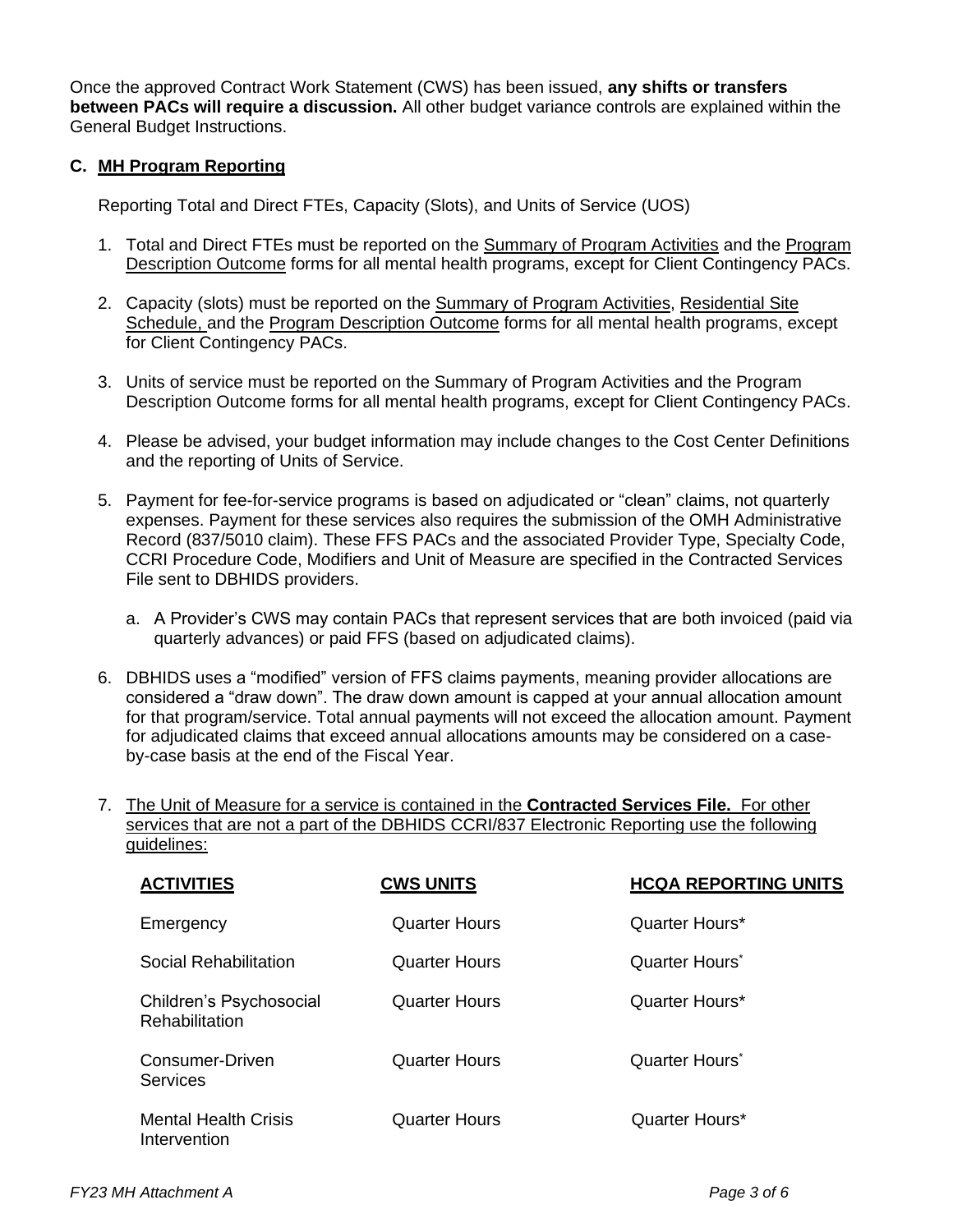| Community Employment/<br>Employment-Related<br><b>Services</b> | <b>Quarter Hours</b>                                                                                                                  | Quarter Hours* |
|----------------------------------------------------------------|---------------------------------------------------------------------------------------------------------------------------------------|----------------|
| <b>Family Support Services</b>                                 | <b>Quarter Hours</b>                                                                                                                  | Quarter Hours* |
| <b>Transitional and Community</b><br>Integration               | <b>Quarter Hours</b>                                                                                                                  | Quarter Hours* |
| <b>Community Services</b>                                      | *Annual Reporting of events to PPM (formerly OPSFIS) only.<br>No HCQA reporting at this time. See attachment for<br>reporting format. |                |

Service Units are reported to the MIS system in quarter hour units (0.75 hours  $=$  3 units; 1.00 hour = 4 units; 2.00 hours = 8 units; 3.00 hours = 12 units).

# **D. Program-Specific MH Budget Instructions**

#### 1. **Residential Programs and Housing Support Services**

- a. Discussions continue regarding Residential Housing Transformation 2.0. Proposed changes may impact residential programs. However, for the purposes of FY 23 budget submission, prepare your budget submissions based on the current planning allocation**.**
- b. DBHIDS requires agencies to complete the Residential Site Schedule (RSS). **The RSS replaces the Expenditure Summary for residential programs.** There is no need for an agency to complete the Expenditure Summary for residential programs. All residential programs will continue to be paid FFS. We are asking agencies to continue to report the following:

#### **1. Residential Revenue Projections**

Based on the Residential Rent Policy, we are requesting information pertaining to the residential cost center as part of the FY 2022 Budget. The following requirements remain in place:

a) To assess revenue projections for the Residential Cost Center, we are requiring all residential providers to show the actual methodology, calculating Room and Board income

SSI (\$591.40) X 72% = \$425.80 per month \$425.80 (Per Month) X 12 (Months) X 8 (Beds) = \$40,876.00

- b) In addition to the calculation, please provide an explanation of what residents receive for the monthly charge. For example, if the charge is for Room and Board, please indicate what items are covered (i.e., rent, utilities, meals).
- c) Provide the actual per diem calculation for each PAC.
- d) Include a copy of the agency rent/room and board policy as an attachment to the PDO form.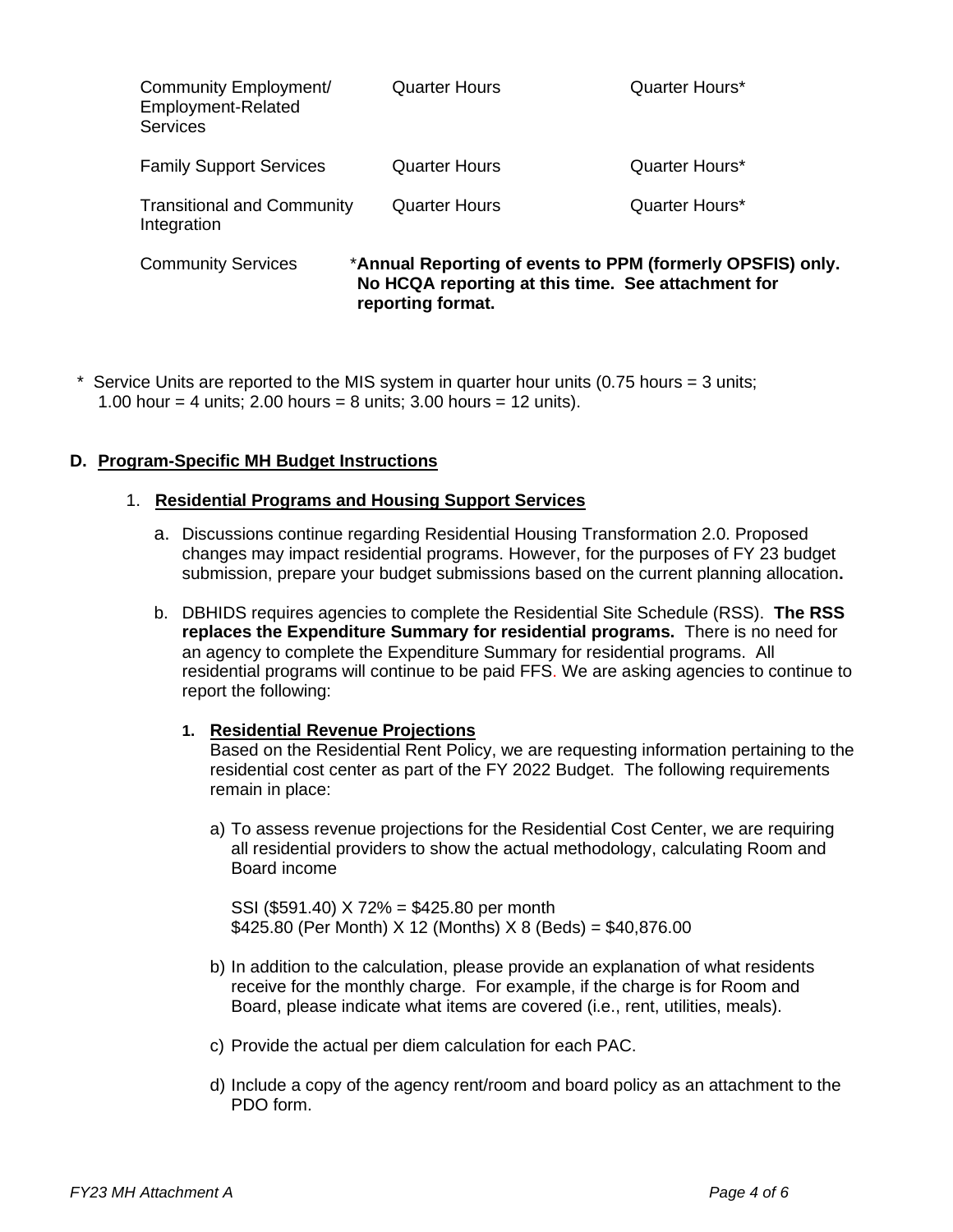## 2. **Case Management (Blended [Child and Adult], Community Treatment Team**  [ACT/CTT Fidelity], Family- Based and PARS.)

**Note**: *OMHSAS issued a Bulletin (OMHSAS-13-01 – TCM Travel and Transportation Guidelines) which disallows the reimbursement for time spent transporting or escorting of a consumer. Effective 2/1/13, rate adjustments were made to address the average percentage of loss resulting from this change in policy. Changes are applicable to Targeted Case Management services only. This change does not apply to ACT/CTT and BHSI. These amended new quarterly rates will continue in FY 22.*

- a. Adult and Child Targeted Case Management and ACT/CTT services continues to be an inplan service authorized through and funded by Community Behavioral Health (CBH). Agencies will bill at a single, set rate for Medical Assistance (MA) eligible or non-MA eligible individuals. All services rendered to MA-eligible persons enrolled in Health Choices, services will be reimbursed at 100% of the approved rate by CBH MA. The county allocation for TCM only consists of funding for FFP - State Match share, zero liability individuals, etc.
- b. The PAC Expenditure Summary, Personnel Budget Schedule, Miscellaneous Item Detail and Budget Subsidiary Schedule are still required as part of the budget package for the TCM, ACT/CTT, and FB programs.
- c. TCM services have transitioned between DBHIDS and CBH. Activities continue with the TCM unit. For purposes of the FY23 budget submission, prepare TCM portion of your submission based on the current planning allocation.
- d. The TCM allocation cannot be reduced or transferred to any other program. Reviews of all programs will continue throughout FY 2023 and adjustments made as appropriate.

## 3. **Administrative Budget**

- a. Supporting documentation for the administrative budget is no longer required to be included in the Planning Budget submission.
- b. Please note that the "Administrative Cost Distribution Schedule" is still required to be included in the Planning Budget.

## 4. **Administrative Management – PAC #0100-2083 (Outpatient Support)**

- a. The billable functions and activities for Administrative Management services have been grouped into three (3) distinct categories:
	- 1. Pre-admission activities: which include screening and engagement, via telephone or walk-in. These activities must be 15 minutes in duration to submit a claim.
	- 2. Intake activities: defined as full intake with admission into an agency. A maximum of 2.25 hours has been established for adults and 2.75 for children.
	- 3. Post admission activities: defined as activities and services provided after admission.